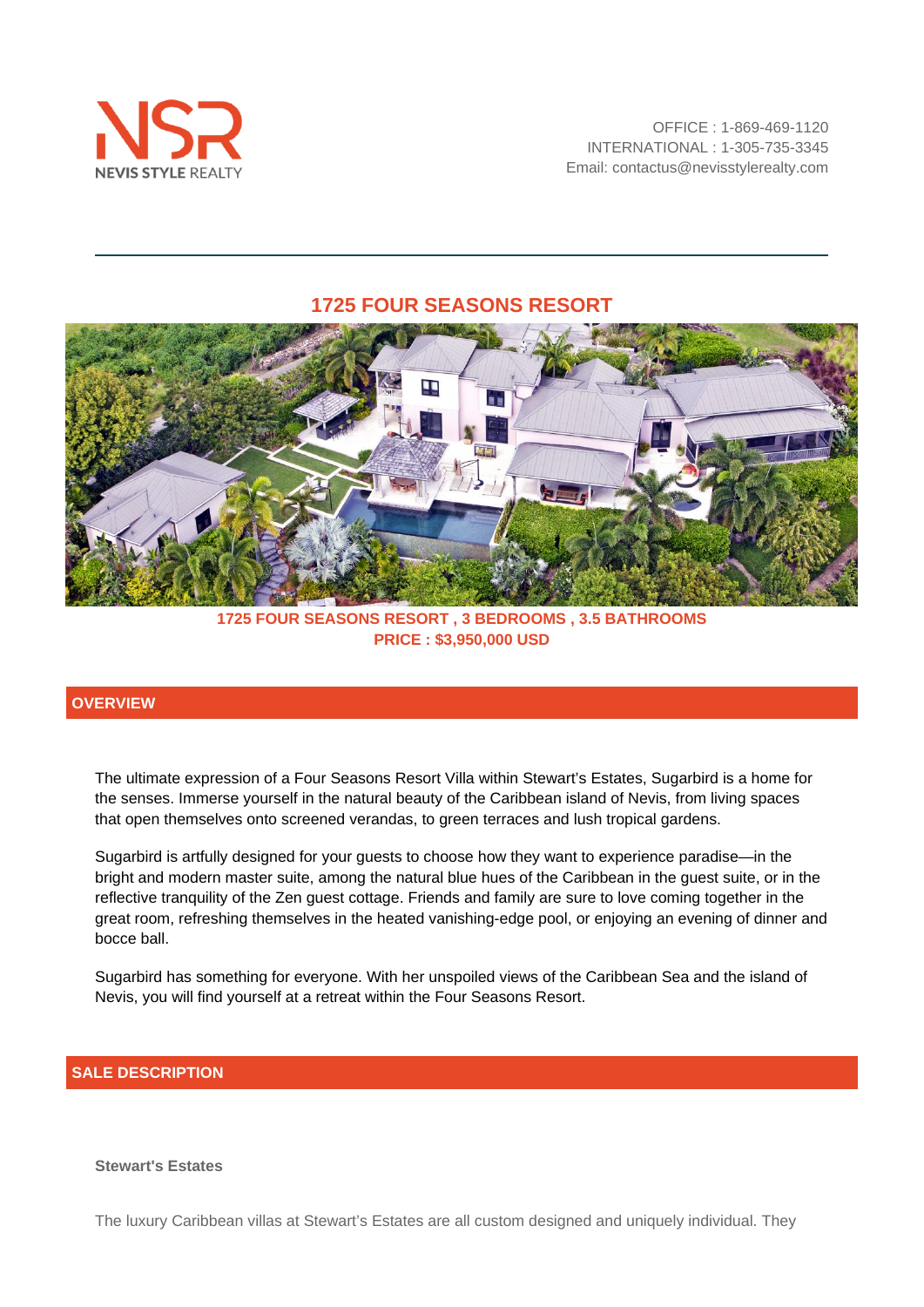stand-out for their exceptional & unobstructed views of the Caribbean Sea, unrivaled privacy and lushly landscaped

## **PROPERTY INFORMATION**

- Floor Area : Built 2010
- Land Area : 1.05 Acres

## **LOCATION INFORMATION**

Four Seasons Resort, Nevis

# **GALLERY**